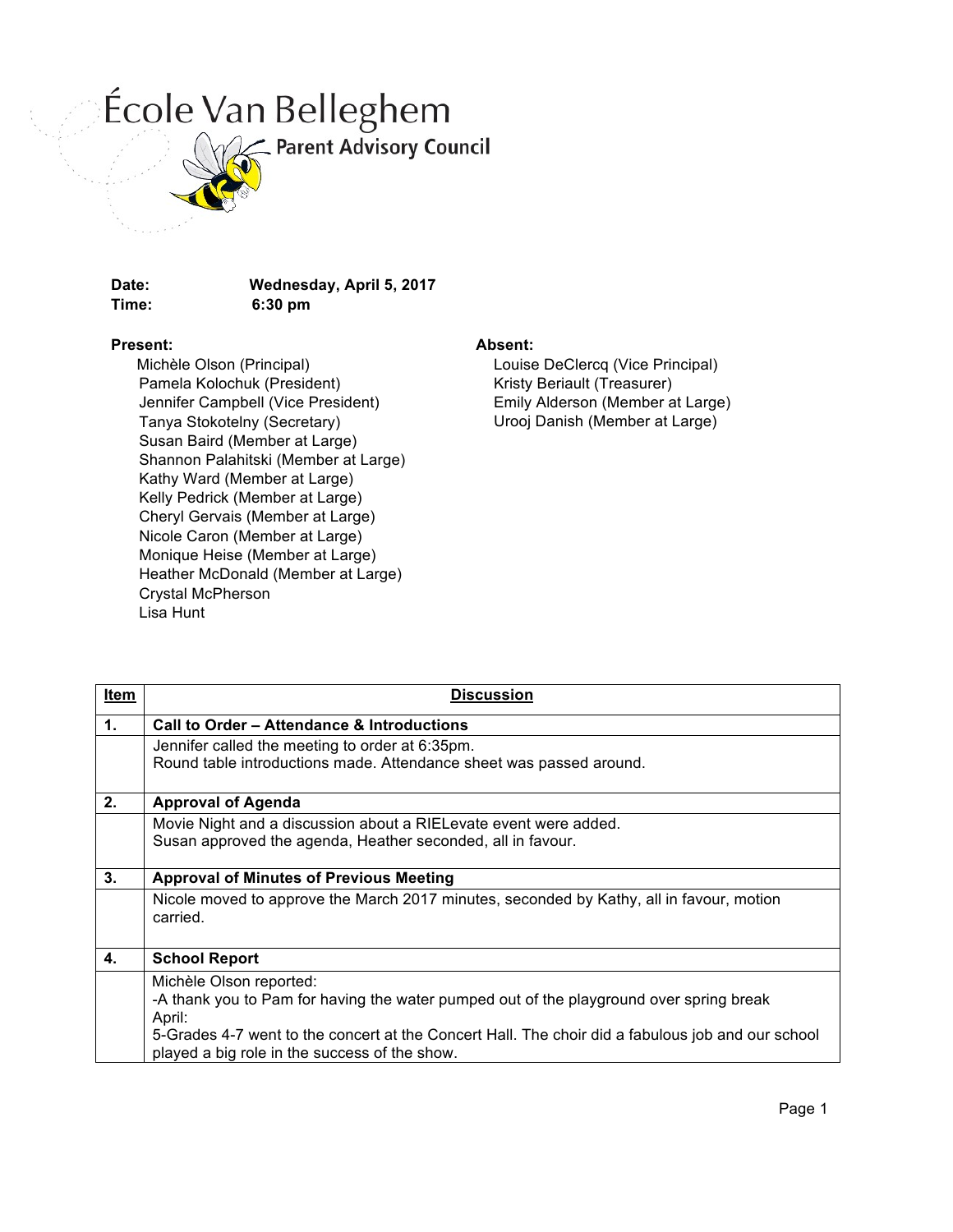|    | 21-PD day in the division<br>-babysitting course for the grade 6 students<br>26-Seniors Day                                                                                                                                             |                                                                                                                                                                                                                                                                                                                                                                                                                                                                                                                                                     |  |  |
|----|-----------------------------------------------------------------------------------------------------------------------------------------------------------------------------------------------------------------------------------------|-----------------------------------------------------------------------------------------------------------------------------------------------------------------------------------------------------------------------------------------------------------------------------------------------------------------------------------------------------------------------------------------------------------------------------------------------------------------------------------------------------------------------------------------------------|--|--|
|    | PAC-Winnipeg Harvest campaign has been very successful. An email update was sent to parents<br>reminding that this is a bag re-using initiative to give bags a second chance. We are asking that<br>children only bring bags from home. |                                                                                                                                                                                                                                                                                                                                                                                                                                                                                                                                                     |  |  |
|    | Our VP, Louise DeClercq will be retiring at the end of June. We would like to announce that Julie<br>Labossiere will be our new Vice-principal next year. She is currently the VP at École Julie Riel.                                  |                                                                                                                                                                                                                                                                                                                                                                                                                                                                                                                                                     |  |  |
|    | News: we will be receiving two new computer carts with 25 laptops in each before the end of the<br>year. We will also receive two new carts over the summer.                                                                            |                                                                                                                                                                                                                                                                                                                                                                                                                                                                                                                                                     |  |  |
|    |                                                                                                                                                                                                                                         | Discussion followed about the Plastic for Pizza event we are currently running in the school to<br>collect used plastic shopping bags to donate to Winnipeg Harvest. There are some students who<br>are soliciting new bags from retail stores and bringing them to school. After a brief discussion<br>about the goal of this event being to reuse bags that are currently in circulation, we decided to<br>send an email to parents to let them know that brand new shopping bags would no longer be<br>counted in the contest for a pizza party. |  |  |
| 5. |                                                                                                                                                                                                                                         | <b>Treasurer's Report</b>                                                                                                                                                                                                                                                                                                                                                                                                                                                                                                                           |  |  |
|    |                                                                                                                                                                                                                                         | (at the time of the meeting, a treasurer's report had not been created for April 2017)<br>Pam reported that we made \$460 at our March Pizza Day. Because our Applebee's Pancake<br>Breakfast fundraiser was cancelled, Pam moves to reduce our remaining school initiatives budget<br>from \$1800 to \$0 so we will have enough to cover planned expenses this school year. Kathy<br>seconded, all in favour, motion carried.                                                                                                                      |  |  |
| 6. | <b>Committee Reports</b>                                                                                                                                                                                                                |                                                                                                                                                                                                                                                                                                                                                                                                                                                                                                                                                     |  |  |
| i) | Fundraising                                                                                                                                                                                                                             |                                                                                                                                                                                                                                                                                                                                                                                                                                                                                                                                                     |  |  |
|    |                                                                                                                                                                                                                                         | *Applebee's: This pancake breakfast fundraiser was cancelled due to lack of interest.                                                                                                                                                                                                                                                                                                                                                                                                                                                               |  |  |
|    | a)                                                                                                                                                                                                                                      | West Jet: Monique reported that we have about \$12,000 in profit so far, with 40+<br>envelopes still to open and about 50 envelopes that have still not been turned in.<br>Monique will write an email to remind parents.                                                                                                                                                                                                                                                                                                                           |  |  |
|    |                                                                                                                                                                                                                                         | b) Glenlea Greenhouse: Heather reported that orders have been coming in; we have about<br>15-20 online so far. The paper orders will be due April $7th$ and the online orders will be<br>due April 9 <sup>th</sup> . We will get tarps to cover the gym floor for the delivery of the plants and we<br>will provide refreshments for volunteers. Michèle confirmed that the grade 6 leadership<br>students will be asked to help out.                                                                                                               |  |  |
|    | C)                                                                                                                                                                                                                                      | Recycling Challenge: Discussion earlier during the School Report.                                                                                                                                                                                                                                                                                                                                                                                                                                                                                   |  |  |
|    | d)                                                                                                                                                                                                                                      | End of Year Fundraiser/Party: Jennifer reported that plans are falling into place for the<br>End of Year Fundraiser/Party on Thursday, June 15 <sup>th</sup> . She reported that 150<br>commemorative coins will cost \$150 and will be used for a scavenger hunt at the school.<br>Jennifer makes a motion for PAC to cover this cost, Nicole seconded it, all in favour,<br>motion carried. Monique will look into getting a 50/50 license for this event.                                                                                        |  |  |

Г

T

٦